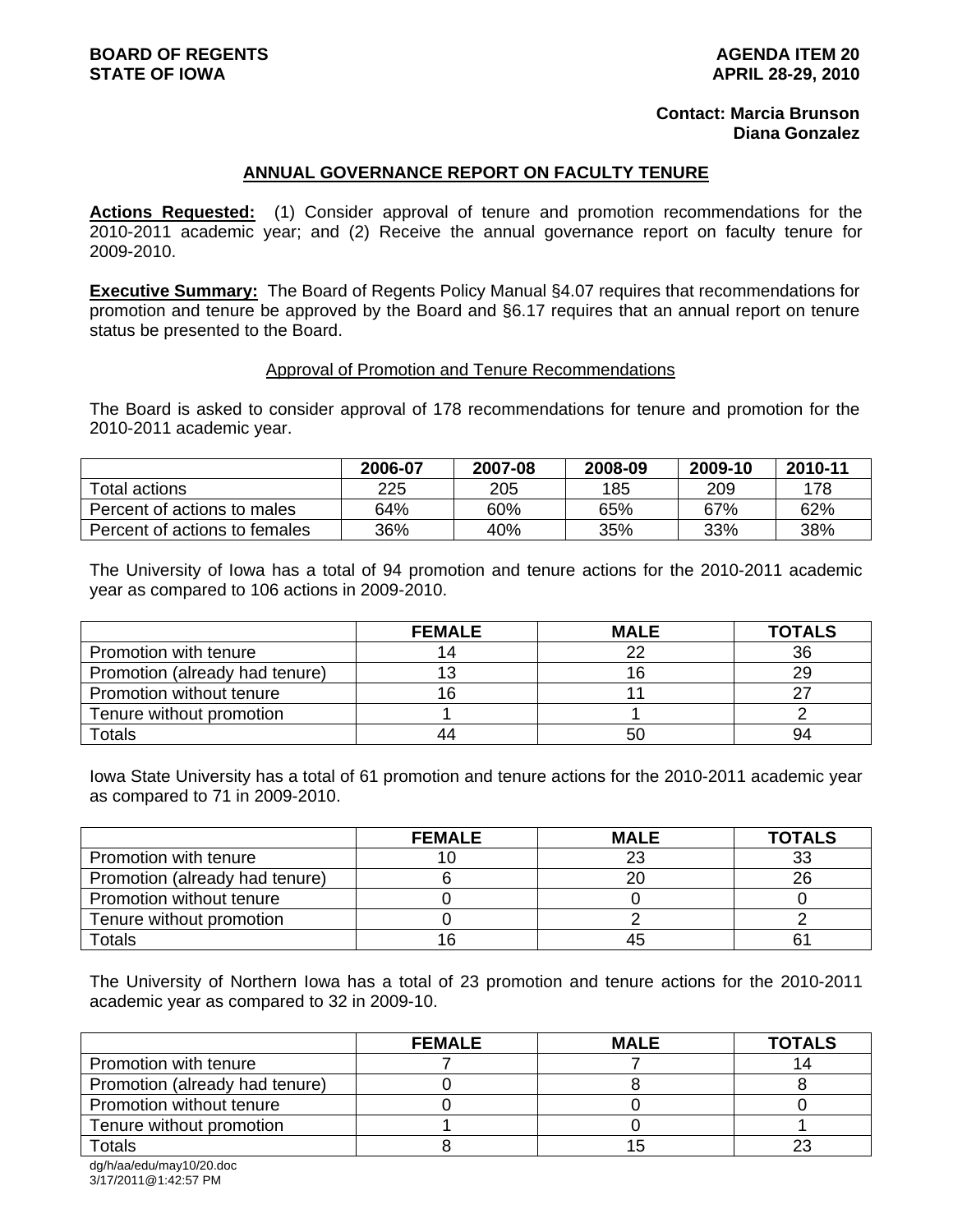## **BOARD OF REGENTS AGENDA ITEM 20 STATE OF IOWA**

## **Annual Report on Faculty Tenure – 2009-2010**

Total faculty. In 2009-2010, the total number of faculty members at the Regent universities was 5,348<sup>2</sup>, a decrease of 7 (-0.1%) from the prior year.

- **##** The number of tenured faculty was 2,762, an increase of 29 (+1.1%) from the prior year.
- $\ddot{\mathbf{m}}$  The number of tenure-track faculty was 857, an increase of 9 (+1.1%) from the prior year.
- $m$  The number of non-tenure-track faculty was 1,729, a decrease of 45 (-2.5%) from the prior year.

|              | <b>TENURED</b> | <b>TENURE-TRACK</b> | NON-TEN.-TRK.  | <b>TOTAL</b> |
|--------------|----------------|---------------------|----------------|--------------|
| 2008-2009    |                |                     |                |              |
| <b>SUI</b>   | 1,283 (46.2%)  | 389 (14.0%)         | 1,104 (39.8%)  | 2,776        |
| ISU          | 987 (57.3%)    | $(19.0\%)$<br>327   | (23.7%)<br>409 | 1,723        |
| UNI          | 463 (54.1%)    | 132 (15.4%)         | (30.5%)<br>261 | 856          |
| <b>TOTAL</b> | 2,733 (51.1%)  | 848 (15.8%)         | 1,774 (33.1%)  | 5,355        |
| 2009-2010    |                |                     |                |              |
| <b>SUI</b>   | 1,277 (45.7%)  | 402 (14.4%)         | 1,115 (39.9%)  | 2,794        |
| <b>ISU</b>   | 1,018 (58.4%)  | $(18.8\%)$<br>328   | 398 (22.8%)    | 1,744        |
| UNI          | 467 (57.6%)    | (15.7%)<br>127      | 216 (26.7%)    | 810          |
| <b>TOTAL</b> | 2,762 (51.7%)  | $(16.0\%)$<br>857   | 1,729 (32.3%)  | 5,348        |

### **TABLE 1 TOTAL FACULTY AT THE REGENT UNIVERSITIES BY TENURE 2008-2009 to 2009-2010**

Tenure-eligible faculty. In 2009-2010, the number of tenure-eligible faculty (includes tenured and tenure-track faculty) increased by 37 (+1.0%) from the prior year. Approximately 76% of the tenure-eligible faculty at the Regent universities is tenured.

## **TABLE 2 TOTAL TENURE-ELIGIBLE FACULTY BY TENURE 2008-09 to 2009-10**

|              | <b>TENURED</b>    | <b>TENURE-TRACK</b> | <b>TOTAL</b> |
|--------------|-------------------|---------------------|--------------|
| 2008-2009    |                   |                     |              |
| <b>SUI</b>   | 1,283 (76.7%)     | 389 (23.3%)         | 1,672        |
| <b>ISU</b>   | $(75.1\%)$<br>987 | 327 (24.9%)         | 1,314        |
| <b>UNI</b>   | 463 (77.8%)       | 132 (22.2%)         | 595          |
| <b>TOTAL</b> | 2,733 (76.3%)     | 848 (23.7%)         | 3,582        |
| 2009-2010    |                   |                     |              |
| SUI          | 1,277 (76.1%)     | 402 (23.9%)         | 1,679        |
| <b>ISU</b>   | 1,018 (75.6%)     | 328 (24.4%)         | 1,346        |
| <b>UNI</b>   | (78.6%)<br>467    | 127 (21.4%)         | 594          |
| TOTAL        | 2,762 (76.3%)     | 857 (23.7%)         | 3,619        |

 $\frac{1}{2}$  In 2009-2010, the total number of faculty at the three universities was 7,539 and included 2,191 clinical or adjunct faculty members at SUI who did not receive a salary.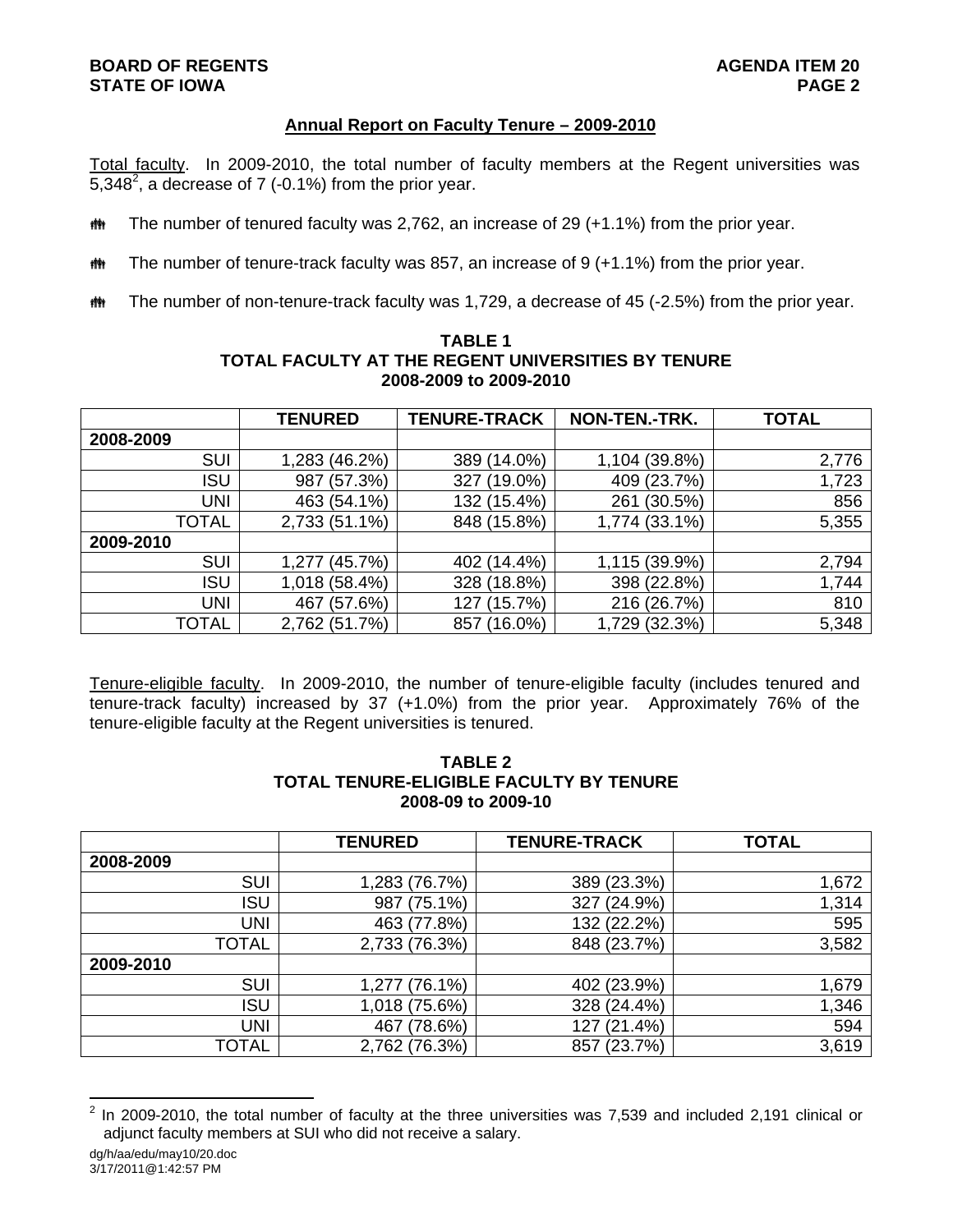# **BOARD OF REGENTS AGENUS AGENDA ITEM 20 STATE OF IOWA** PAGE 3

Tenure levels. There are no national standards regarding the appropriate levels of tenure. However, comprehensive analyses of tenure at the national level have concluded that an institution should not allow more than one-half to two-thirds of its faculty to be on tenure appointments.

- A conclusion by the *Commission on Academic Tenure* was based on the assumption that "a larger proportion of tenured faculty is likely to curtail opportunities for the appointment and retention of younger faculty, with undesirable effects on institutional vitality…and to diminish opportunities for the recruitment and promotion of an increased number of women and members of minority groups."
- $\ddot{\mathbf{m}}$  In 2009-2010, there were a significant number of departments at the Regent institutions with 70% or more of their tenure-eligible faculty that were tenured.
	- $\diamond$  At SUI, at least 70% of the tenure-eligible faculty is tenured in 74 out of 103 departments and in 10 of 12 Colleges - Business, Dentistry, Education, Engineering, Law, Liberal Arts and Sciences, Medicine, Nursing, Pharmacy, and Public Health.
	- $\diamond$  At ISU, at least 70% of the tenure-eligible faculty is tenured in 42 out of 63 departments and in five of seven Colleges - Agriculture and Life Sciences, Design, Engineering, Human Sciences, Liberal Arts and Sciences, as well as the Library.
	- $\diamond$  At UNI, at least 70% of the tenure-eligible faculty is tenured in 35 out of 41 departments and in all of the Colleges - Business Administration, Education, Humanities and Fine Arts, Natural Sciences, Social and Behavioral Sciences, as well as the Library.

Comparison to peer institutions. The data from the 2008-2009 AAUP Faculty Compensation Survey<sup>3</sup> for full-time faculty on a 9-10 month contract indicate that:

- $\text{m}$  At SUI, the tenure rate<sup>4</sup> is 65.5%. At its peer institutions, the tenure rate range is 54.1% 77.5%; the median is 64.6%.
- $\ddot{\mathbf{m}}$  At UNI, the tenure rate is 75.7%. At its peer institutions, the tenure rate range is 57.8% 69.7%; the median is 66.4%.

### Tenure trends.

l

- **##** The number of total faculty has increased every year for the past eight years.
- $\ddot{\mathbf{m}}$  During the past ten years, the average number of tenured faculty is 2,755 with a low of 2,728 (2004-2005 & 2006-2007) and a high of 2,826 (2000-2001). There has been an increase every year during the last three years.
- **##** During the past ten years, the average number of tenure-track faculty is 883 with a low of 801 (2007-2008) and a high of 939 (2003-2004). There has been an increase every year during the last two years.
- The number of tenure-eligible minority faculty members is at an all-time high (614) with yearly increases since 2002-03.
- **##** The number of tenure-eligible female faculty members is at an all-time high (1,155). Although there have been yearly fluctuations, there have been increases during the past two years.

 $3$  The data do not include medical school faculty or librarians.

dg/h/aa/edu/may10/20.doc 3/17/2011@1:42:57 PM  $4$  The tenure rate is the proportion of tenured faculty members to all full-time faculty included in the base.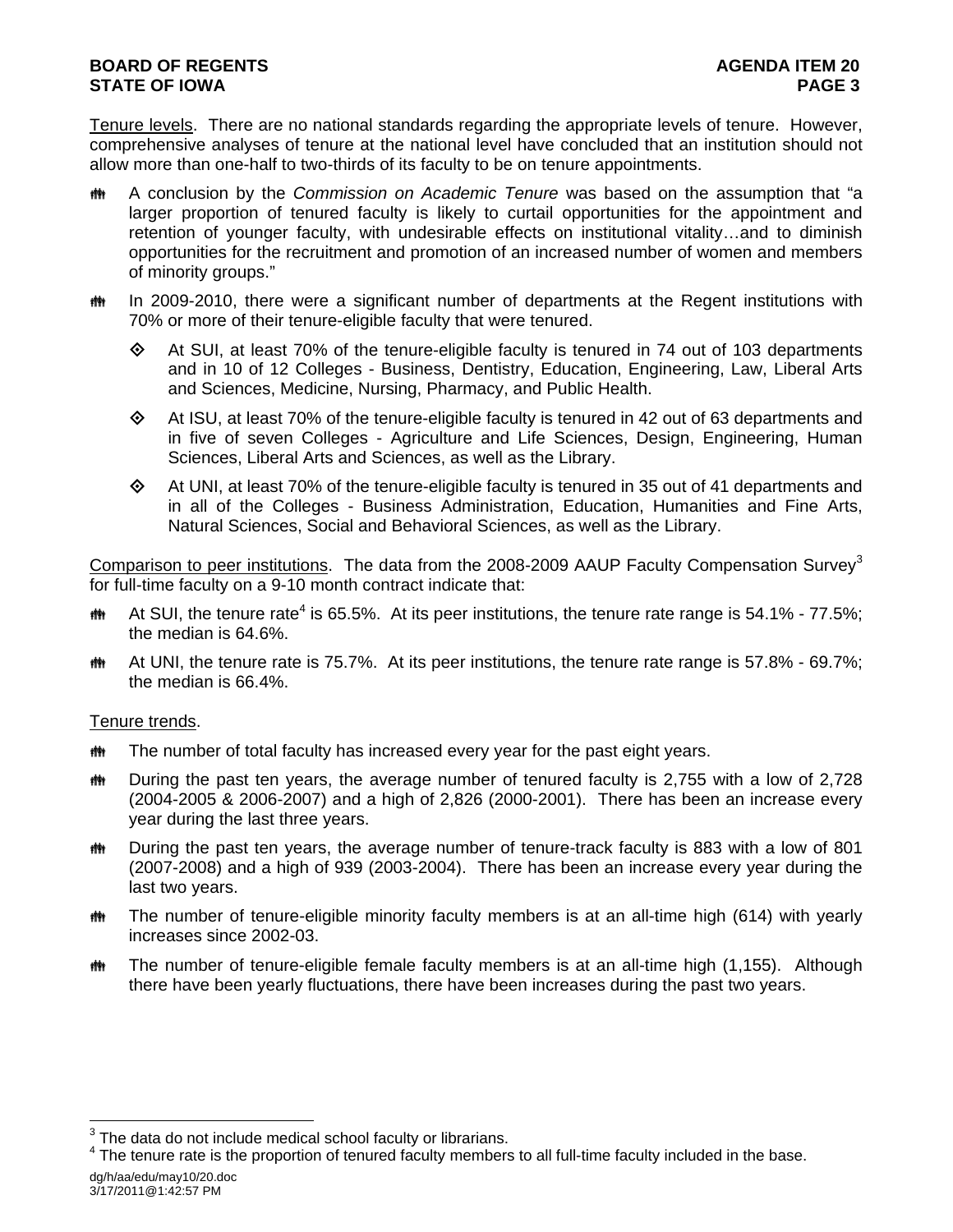- **##** The largest percentage of total faculty by tenure status and gender continues to be tenured male faculty members.
- **##** The number of departments with 70% or more of tenure-eligible faculty who are tenured (151) increased from the prior year; this represents approximately 73% of the total number of departments at the Regent universities.
- **##** The total number of non-tenure track faculty increased again this year for the tenth straight year; it is the highest number (3,920) during the past 20 years. The number of non-tenure-track faculty members represents more than 50% of the total faculty. The total number of non-tenure-track faculty includes 2,191 clinical or adjunct faculty at SUI who do not receive a salary.
- **##** The majority of tenured and tenure-track faculty is employed on a full-time basis, while the majority of non-tenure-track faculty is employed on a part-time basis.

Board of Regents Strategic Plan. The Faculty Tenure Report addresses the Board of Regents Strategic Plan strategy (1.1.3) to "expand educational experiences for Iowa's future workforce and foster cultural understanding by recruiting and retaining a highly qualified and diverse faculty, staff, and administration."

### **Background:**

Definition of tenure.

- **##** Tenure is a contractual employment status under which faculty appointments are continued indefinitely. At most institutions, tenured faculty members are subject to dismissal only for cause or financial exigency.
- Tenure is typically awarded to a faculty member in a tenure-track position who serves a probationary period that lasts approximately seven years. After a series of annual retention proceedings, the awarding of tenure requires an affirmative recommendation based on an extensive evaluation process that typically involves reviews by peers in the field and reviews at the departmental, college, and university levels.
- **##** Each year, the Board of Regents formally confers tenure upon individual faculty at the recommendation of the universities.

Tenure by gender. In 2009-2010, the total number of female faculty members at the Regent universities was 2,026, an increase of 36 (+1.8%) from the prior year. The total number of male faculty members at the Regent universities was 3,322, a decrease of 43 (-1.3%) from the prior year.

- $\ddot{\mathbf{m}}$  The number of tenured female faculty members was 790, an increase of 19 (+2.5%); the number of tenure-track female faculty members was 365, an increase of 23 (+6.7%); and the number of non-tenure-track female faculty members was 871, a decrease of 6 (-0.7%) from the prior year.
- $m$  The number of tenured male faculty members was 1,972, an increase of 10 (+0.5%); the number of tenure-track male faculty members was 492, a decrease of 14 (-2.8%); and the number of non-tenure-track male faculty members was 858, a decrease of 39 (-4.3%) from the prior year.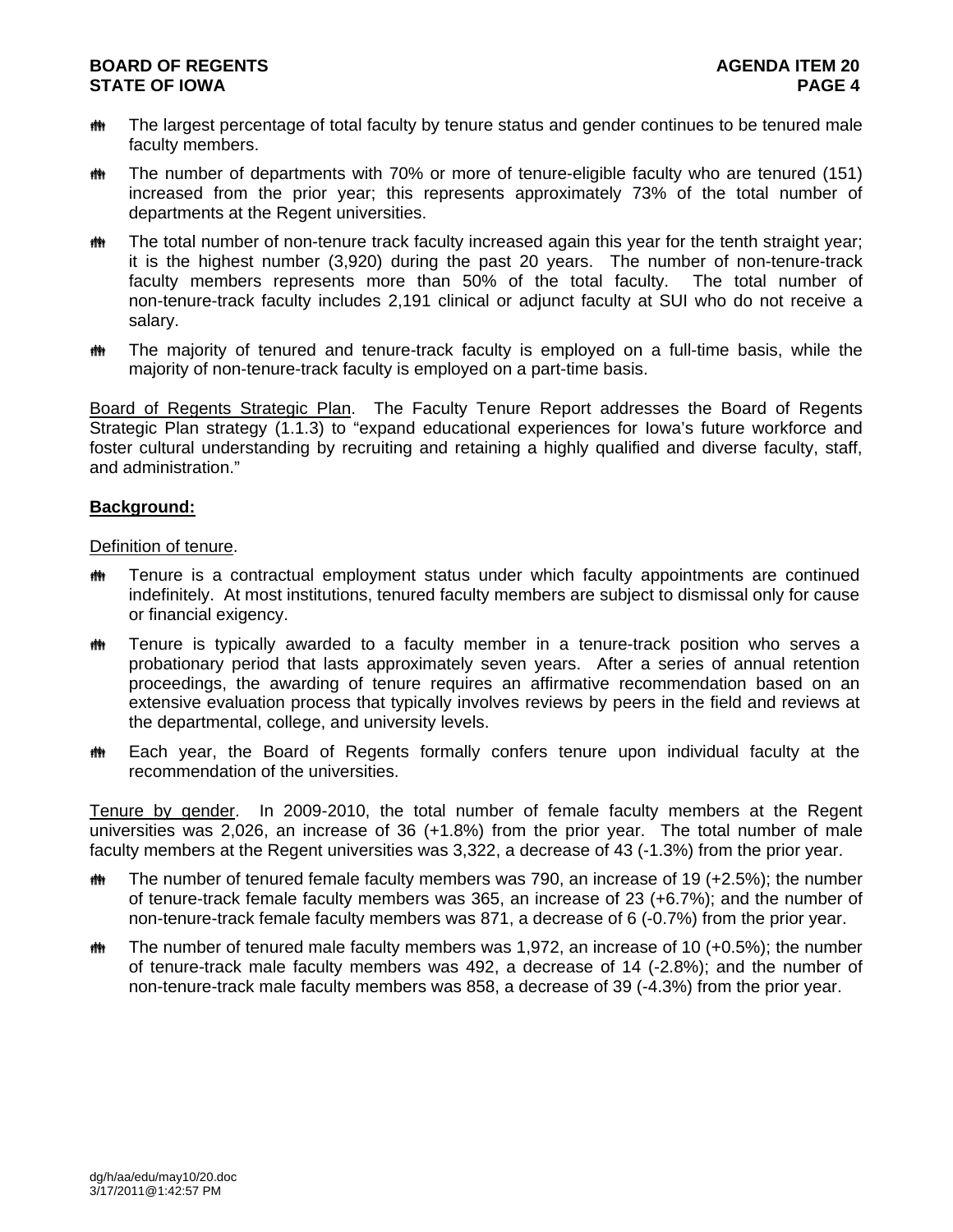|              | <b>TENURED</b> |            |           | <b>TENURE-TRACK</b> |            | <b>NON-TEN.-TRK</b> |            | <b>TOTAL</b> |              |
|--------------|----------------|------------|-----------|---------------------|------------|---------------------|------------|--------------|--------------|
|              | Male           | Female     | Male      | Female              | Male       | Female              | Male       | Female       | <b>TOTAL</b> |
| SUI          | 933            | 344        | 233       | 169                 | 593        | 522                 | 1,759      | 1,035        | 2,794        |
|              | $(33.4\%)$     | (12.3%)    | (8.3%)    | $(6.1\%)$           | (21.2%)    | (18.7%)             | (63.0%)    | (37.0%)      |              |
| <b>ISU</b>   | 757            | 261        | 200       | 128                 | 175        | 223                 | 1,132      | 612          | 1,744        |
|              | $(43.4\%)$     | $(15.0\%)$ | (11.5%)   | $(7.3\%)$           | (10.0%)    | (12.8%)             | (64.9%)    | (35.1%)      |              |
| <b>UNI</b>   | 282            | 185        | 59        | 68                  | 90         | 126                 | 431        | 379          | 810          |
|              | $(34.8\%)$     | (22.8%)    | (7.3%)    | $(8.4\%)$           | $(11.1\%)$ | (15.6%)             | $(53.2\%)$ | $(46.8\%)$   |              |
| <b>TOTAL</b> | 1,972          | 790        | 492       | 365                 | 858        | 871                 | 3,322      | 2,026        | 5,348        |
|              | (36.9%)        | (14.8%)    | $(9.2\%)$ | (6.8%)              | (16.0%)    | (16.3%)             | (62.1%)    | (37.9%)      |              |

#### **TABLE 3 TOTAL FACULTY AT THE REGENT UNIVERSITIES BY TENURE AND GENDER 2009-2010**

 $m$  The number of tenure-eligible male faculty members was 2,464, a decrease of 4 (-0.2%) and the number of tenure-eligible female faculty members was 1,155, an increase of 42 (+3.8%) from the prior year. Tenured female faculty members represent 21.8% of the tenure-eligible faculty at the Regent universities.

|              | <b>TENURED</b> |            |            | <b>TENURE-TRACK</b> |            | <b>TOTAL</b> |              |  |
|--------------|----------------|------------|------------|---------------------|------------|--------------|--------------|--|
|              | Male           | Female     | Male       | Female              | Male       | Female       | <b>TOTAL</b> |  |
| SUI          | 933            | 344        | 233        | 169                 | 1,166      | 513          | 1,679        |  |
|              | (55.6%)        | (20.5%)    | $(13.9\%)$ | $(10.1\%)$          | (69.4%     | (30.6%)      |              |  |
| <b>ISU</b>   | 757            | 261        | 200        | 128                 | 957        | 389          | 1,346        |  |
|              | (56.2%)        | $(19.4\%)$ | $(14.9\%)$ | $(9.5\%)$           | $(71.1\%)$ | (28.9%)      |              |  |
| <b>UNI</b>   | 282            | 185        | 59         | 68                  | 341        | 253          | 594          |  |
|              | (47.5%)        | $(31.1\%)$ | (9.9%      | $(11.4\%)$          | (57.4%)    | (42.6%)      |              |  |
| <b>TOTAL</b> | 1,972          | 790        | 492        | 365                 | 2,464      | 1,155        | 3,619        |  |
|              | (54.5%)        | (21.8%)    | (13.6%)    | (10.1%)             | (68.1%)    | (31.9%)      |              |  |

**TABLE 4 TOTAL TENURE-ELIGIBLE FACULTY BY TENURE AND GENDER 2009-2010** 

Tenure by race/ethnicity. In 2009-2010, the total number of minority faculty members at the Regent universities was 801, an increase of 11 (+1.4%) from the prior year. The total number of non-minority faculty members at the Regent universities was 4,547, a decrease of 18 (-0.4%) from the prior year.

- **##** The number of tenured minority faculty members was 397, an increase of 9 (+2.3%); the number of tenure-track minority faculty members was 217, a decrease of 3 (-1.4%); and the number of non-tenure-track minorities was 187, an increase of 5 (+2.7%) from the prior year.
- $m$  The number of tenured non-minority faculty members was 2,365, an increase of 20 (+0.9%); the number of tenure-track non-minority faculty members was 640, an increase of 12 (+1.9%); and the number of non-tenure-track non-minority faculty members was 1,542, a decrease of 50 (-3.1%) from the prior year.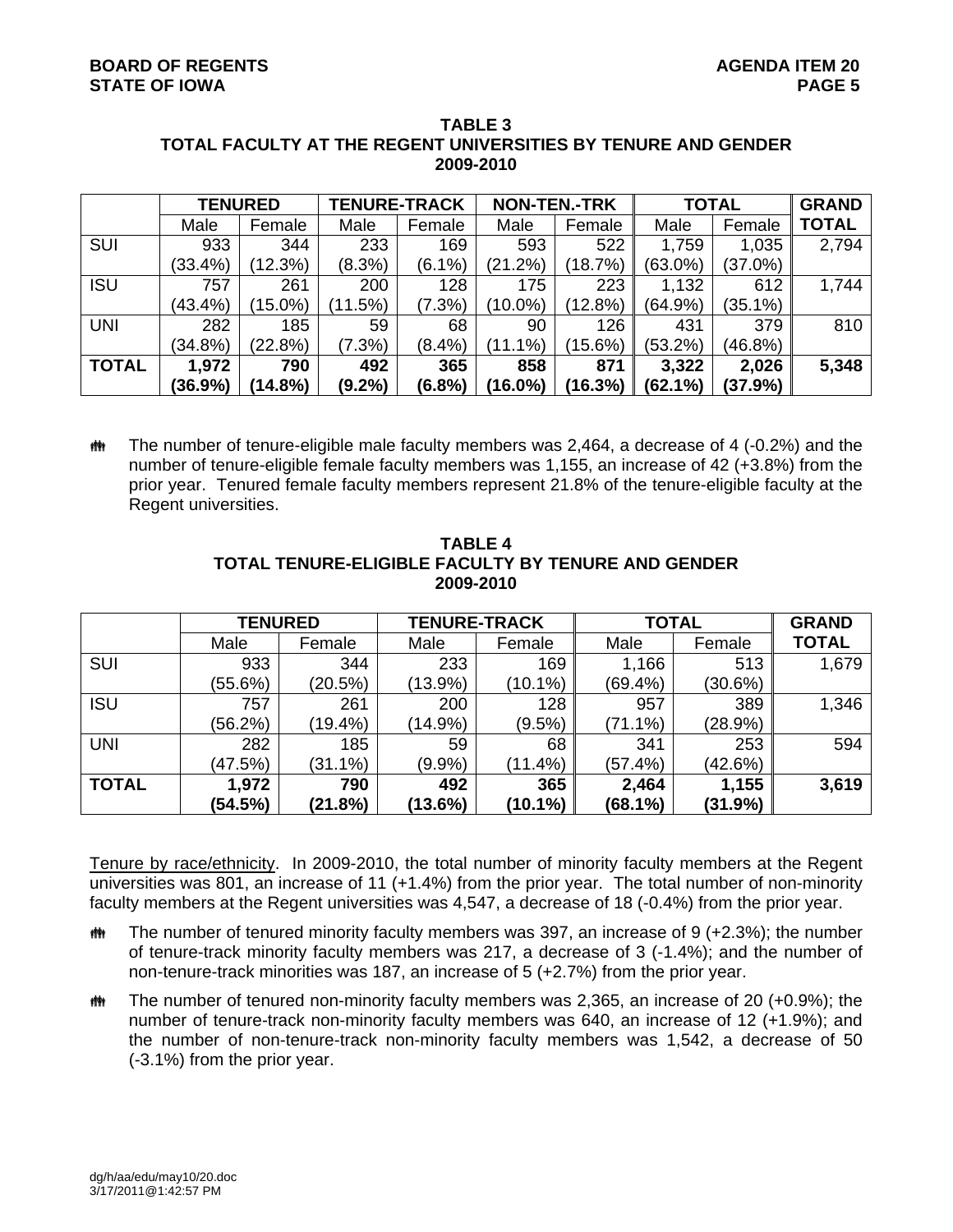| <b>TABLE 5</b>                                                        |  |  |  |  |  |
|-----------------------------------------------------------------------|--|--|--|--|--|
| TOTAL FACULTY AT THE REGENT UNIVERSITIES BY TENURE AND RACE/ETHNICITY |  |  |  |  |  |
| 2009-2010                                                             |  |  |  |  |  |

|              | <b>TENURED</b> |            | <b>TENURE-TRACK</b> |           | <b>NON-TEN.-TRK</b> |           | <b>TOTAL</b>  |         | <b>GRAND</b><br><b>TOTAL</b> |
|--------------|----------------|------------|---------------------|-----------|---------------------|-----------|---------------|---------|------------------------------|
|              | <b>NonMin</b>  | Min        | <b>NonMin</b>       | Min       | <b>NonMin</b>       | Min       | <b>NonMin</b> | Min     |                              |
| <b>SUI</b>   | 1,112          | 165        | 303                 | 99        | 1,000               | 115       | 2,415         | 379     | 2,794                        |
|              | (39.8%)        | (5.9%)     | $(10.8\%)$          | $(3.5\%)$ | (35.8%)             | $(4.1\%)$ | (86.4%)       | (13.6%) |                              |
| <b>ISU</b>   | 835            | 183        | 236                 | 92        | 345                 | 53        | 1,416         | 328     | 1,744                        |
|              | (47.9%)        | $(10.5\%)$ | (13.5%)             | $(5.3\%)$ | (19.8%)             | $(3.0\%)$ | (81.2%)       | (18.8%) |                              |
| <b>UNI</b>   | 418            | 49         | 101                 | 26        | 197                 | 19        | 716           | 94      | 810                          |
|              | (51.6%)        | $(6.0\%)$  | (12.5%)             | $(3.2\%)$ | (24.3%)             | (2.3%)    | (88.4%)       | (11.6%) |                              |
| <b>TOTAL</b> | 2,365          | 397        | 640                 | 217       | 1,542               | 187       | 4,547         | 801     | 5,348                        |
|              | (44.2%)        | (7.4%)     | (12.0%)             | (4.1%)    | (28.8%)             | (3.5%)    | (85.0%)       | (15.0%) |                              |

**##** The number of tenure-eligible minority faculty members was 614, an increase of 6 (+1.0%) and the number of tenure-eligible non-minority faculty members was 3,005, an increase of 32 (+1.1%) from the prior year. Tenured minority faculty members represent 11.0% of the tenure-eligible faculty at the Regent universities.

|              |                |            | 2009-2010           |           |              |              |              |
|--------------|----------------|------------|---------------------|-----------|--------------|--------------|--------------|
|              | <b>TENURED</b> |            | <b>TENURE-TRACK</b> |           | <b>TOTAL</b> | <b>GRAND</b> |              |
|              | Non-Min        | Min        | Non-Min             | Min       | Non-Min      | Min          | <b>TOTAL</b> |
| <b>SUI</b>   | 1,112          | 165        | 303                 | 99        | 1,415        | 264          | 1,679        |
|              | (66.2%)        | $(9.8\%)$  | (18.0%)             | $(5.9\%)$ | (84.3%)      | (15.7%)      |              |
| <b>ISU</b>   | 835            | 183        | 236                 | 92        | 1,071        | 275          | 1,346        |
|              | (62.0%)        | $(13.6\%)$ | (17.5%)             | $(6.8\%)$ | (79.6%)      | (20.4%)      |              |
| <b>UNI</b>   | 418            | 49         | 101                 | 26        | 519          | 75           | 594          |
|              | $(70.4\%)$     | $(8.2\%)$  | (17.0%)             | (4.4%)    | (87.4%)      | (12.6%)      |              |
| <b>TOTAL</b> | 2,365          | 397        | 640                 | 217       | 3,005        | 614          | 3,619        |
|              | (65.3%)        | (11.0%)    | (17.7%)             | $(6.0\%)$ | $(83.0\%)$   | (17.0%)      |              |

**TABLE 6 TOTAL TENURE-ELIGIBLE FACULTY BY TENURE AND RACE/ETHNICITY 2009-2010** 

### Availability of tenure.

- **##** The availability of tenure and its application through a well-designed and effective system of academic peer review plays a critical role in a university's competitive ability to attract and retain talented, productive teacher-scholars.
- **##** Most colleges and universities in the U.S. offer some form of tenured employment for faculty. The Regent universities' tenure policies, which have been approved by the Board, guide the awarding of tenure.
- **##** Tenure is frequently invoked as an essential protection of academic freedom. Academic freedom is a fundamental principle of higher education that is intended to ensure the integrity of research and the curriculum.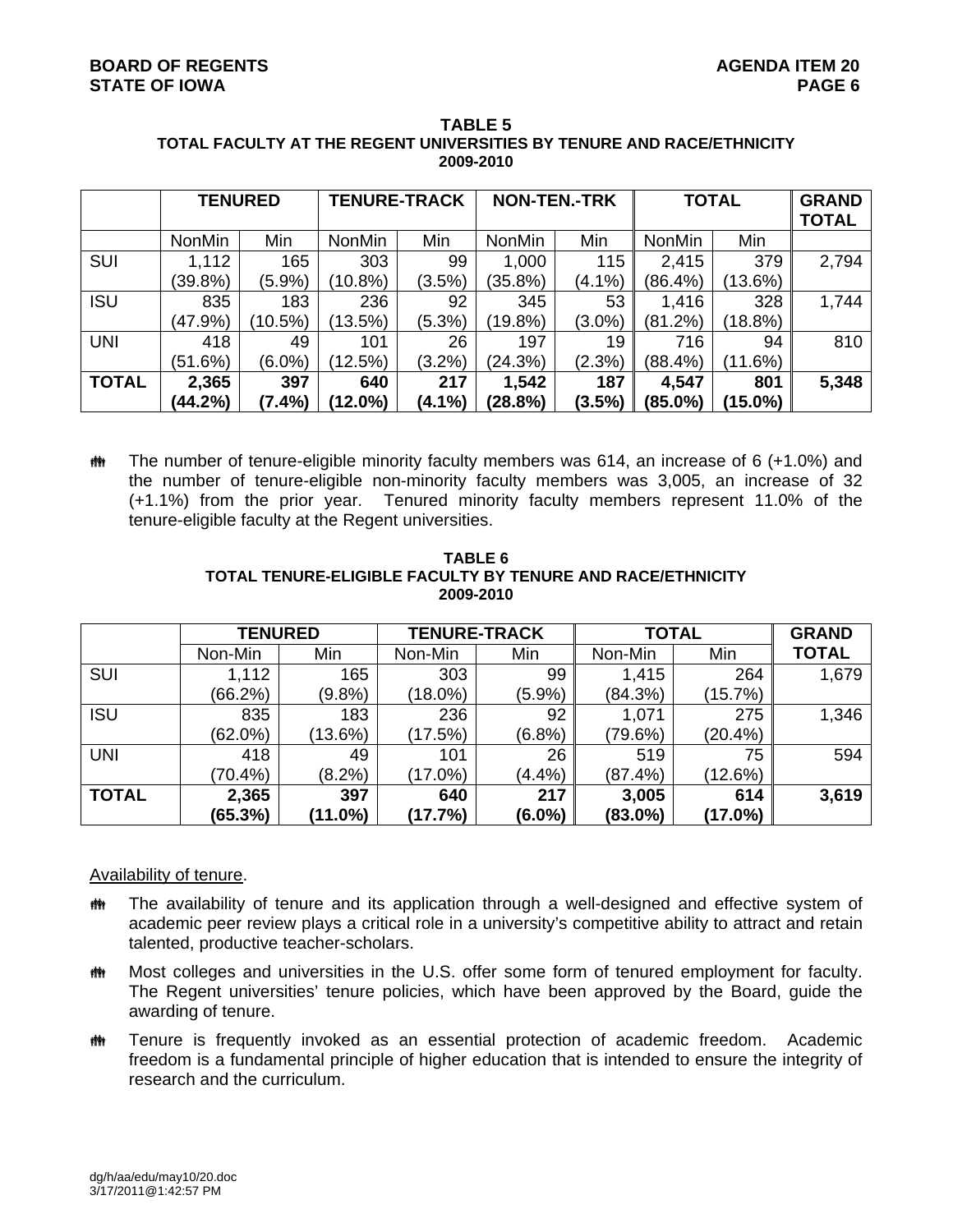## **BOARD OF REGENTS AGENUS AGENDA ITEM 20 STATE OF IOWA** PAGE 7

#### Post-tenure review and faculty vitality.

- **##** Teaching is fundamental to the mission of the Regent universities and the evaluation of teaching effectiveness is crucial to a tenure decision. Student and faculty peer evaluations are significant components of determining teaching effectiveness.
- **##** The institutions offer a variety of programs, including professional development assignments, travel support for participation in academic conferences, teaching support centers, summer research grants, and technology enhancement opportunities to maintain and enhance faculty vitality.
- **##** All of the institutions have implemented post-tenure review policies. Some of the results of the reviews have included recommendations for professional development assignments, revised portfolios that increase a faculty member's effort in an area of strength, new position responsibility statements which provide greater alignment of faculty members' efforts with department goals, and plans for phased retirement.

Attachments A-C include summaries of institutional policies and issues on tenure and post-tenure review.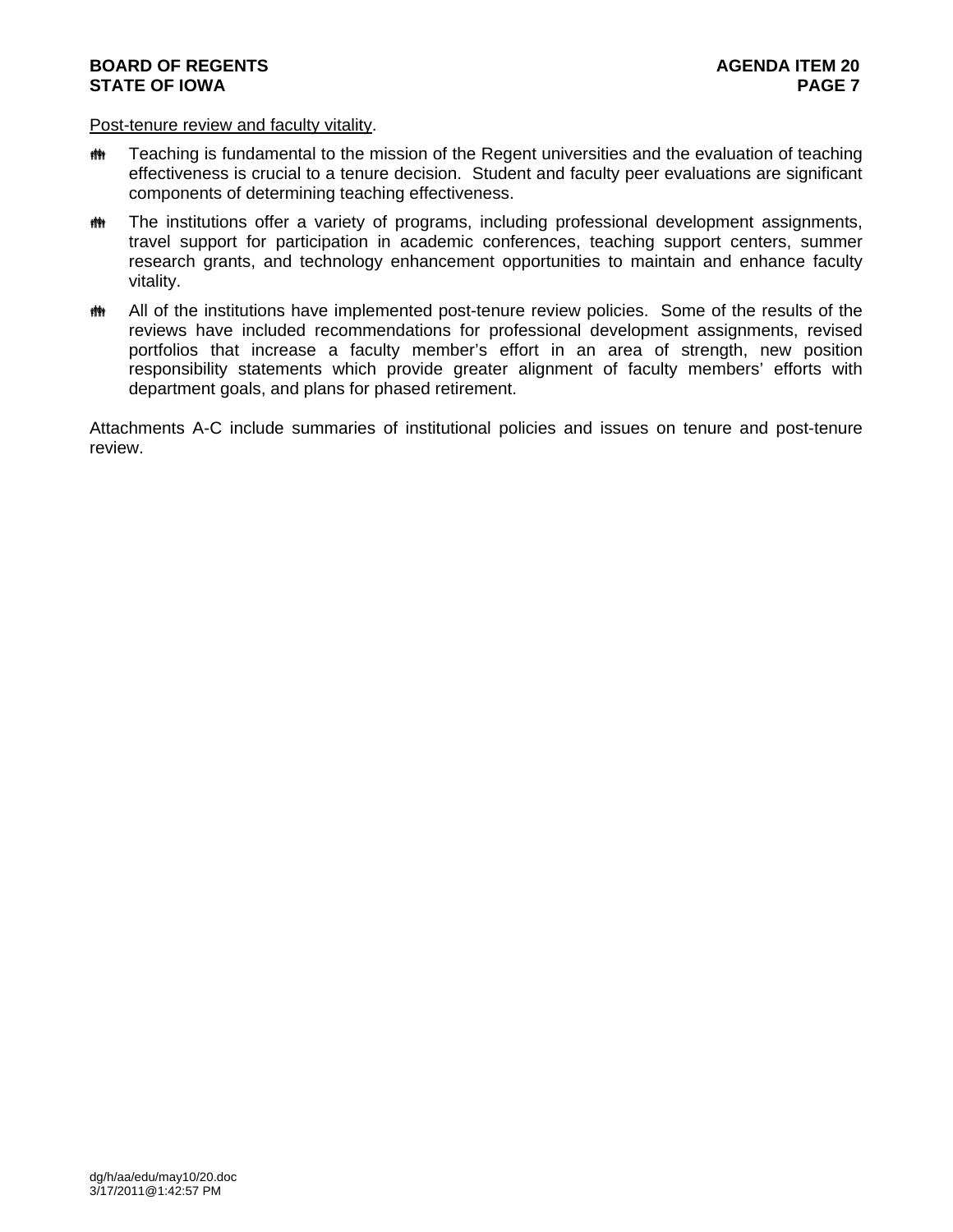# **UNIVERSITY OF IOWA**

#### **Policies and Procedures Relating to Tenure**

The "Procedures for Tenure and Promotion Decision-Making" were developed to establish a uniform system of procedures to be used in all academic units of the University, and to help ensure that the decision to grant tenure is based on systematic evaluation and documentation of the faculty member's teaching effectiveness, scholarship, and professional contributions. University policy also states that each academic unit should develop a statement of policies and procedures that are used within that unit for faculty appointments, evaluations, and promotions. Such statements are to provide information that supplements general University policies and procedures.

#### **Evaluation of Instructional Performance**

Evaluation of teaching effectiveness is crucial to a tenure decision because teaching is fundamental to the mission of the University. University policy specifies that only after teaching effectiveness has been ascertained should an individual's scholarly and professional contributions be evaluated.

Methods used to evaluate teaching include assessments by both students and faculty peers. There is extensive use of instruments to obtain student opinions about teaching. Most of the opinion forms are assembled and scored through the auspices of the University Evaluation and Examination Service (EES), although many departments and colleges have developed their own instruments. During the 2008-2009 fall and spring semesters, EES processed 161,731 student opinion forms administered in 7,460 classes. Students are also given the opportunity to write comments on the EES forms. Faculty members can use the results of their students' evaluations to improve their teaching. The identity of students is kept confidential.

The Procedural Guidelines for Tenure and Promotion Decision-Making require colleges to develop processes for peer review of faculty teaching. Colleges require peer evaluation of classroom teaching by senior faculty members and a thorough review of course materials. College guidelines for peer review of teaching are tailored to the different types of teaching in the college, including large classroom, small seminar or laboratory teaching, and clinical teaching. The student and peer evaluations provide substantial information to help faculty members improve their teaching and help senior faculty members and administrators to make promotion and tenure decisions. An important resource for faculty seeking to improve their teaching is the Center for Teaching which offers group workshops, individual assessments and assistance, and other learning opportunities for faculty members, teaching assistants, and others on campus. Faculty members are also evaluated extensively and systematically regarding their scholarship and service contributions.

### **Faculty Vitality**

The Office of the Provost supports faculty excellence and vitality through its faculty development program and resources. This effort has particularly focused on programs for new and early career faculty, as well as for department executive officers (DEOs). The faculty development goals for 2009-2010 included (1) developing faculty-led learning communities; (2) improving faculty recruitment and retention efforts; and (3) collaborating with other campus offices and units to promote faculty success.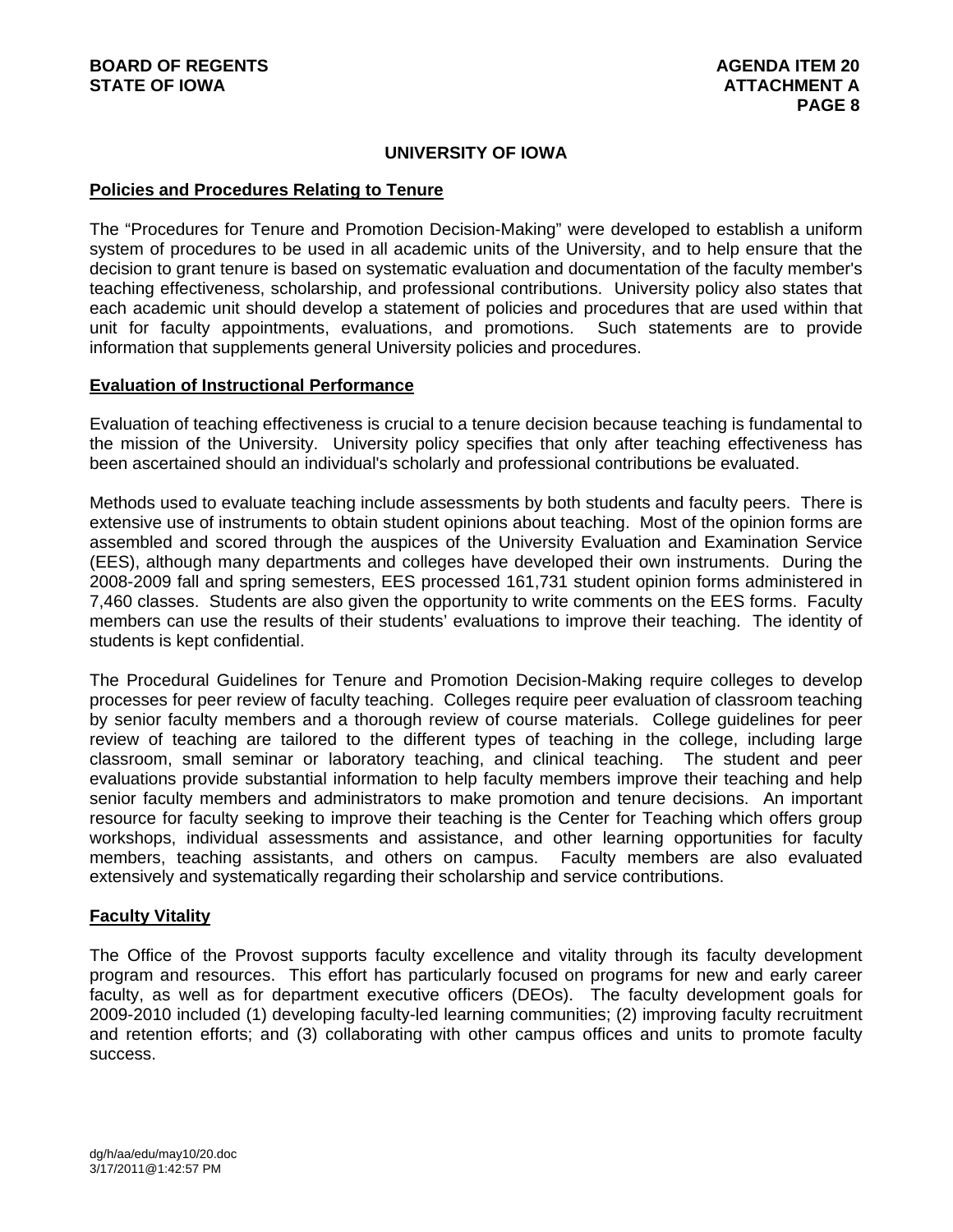# **BOARD OF REGENTS AGENERAL LIGE AGENERAL LIGE AGENERAL LIGE AGENERAL LIGE AGENERAL 20** STATE OF IOWA **ATTACHMENT A**

In 2009-2010, the following progress occurred in addressing the faculty development goals.

- **## Developing faculty-led learning communities.** 
	- $\Leftrightarrow$  Write-on site groups three junior faculty writing communities met weekly to support junior faculty in maintaining productive writing habits.
	- $\diamond$  Tips of the trade senior faculty members led a monthly discussion group with junior faculty members to share advice on writing/research.
	- $\diamond$  DEO First Friday discussion groups a monthly DEO-led group discussed different topics important to effect departmental leadership using the book, *The College Administrator's Survival Guide* (Gunsalus, 2006).
	- $\Leftrightarrow$  The Center for Teaching provided numerous learning opportunities to enhance faculty vitality and promote faculty leadership.
- **INGLET 14** Improving faculty recruitment and retention.
	- $\Diamond$  In Spring 2010, the Office of the Provost was reorganized to combine faculty human resources and faculty development functions to facilitate greater communication across functions and strengthen the Office's ability to support faculty and administrators in recruiting, retaining, and supporting faculty.
	- $\Leftrightarrow$  The Office of the Provost participated in several initiatives to enhance campus climate, including (1) coordination of the presidential mandate to train staff and faculty members in the University's sexual harassment policy and procedures (98% of staff and faculty have completed the training); (2) coordination of a brown-bag series to enhance instructors' abilities to address issues of diversity in the classroom; and (3) participation in a University-wide Task Force on Outreach and Engagement to encourage civic engagement by faculty members.
	- The Office of Equal Opportunity and Diversity developed a series of resources titled "Best Practices for Identifying and Recruiting Diverse Faculty." The Office of the Provost provided input into the development of the materials and assisted with their distribution.
	- The Office of the Provost supported several faculty networking opportunities, including an end-of-semester reception, new faculty welcome reception and dinner, and presented seminars at several campus and community events, including the annual Women Faculty in the Health Sciences and Engineering Development Conference and the annual Symposium on Promotion and Tenure to Associate Professor.
- **## Collaborations with other campus offices and units.** 
	- The Office of the Provost's Faculty Development Program coordinated and distributed a calendar of campus-wide programs available to faculty. The calendar includes workshops offered by the Office of the Provost, Office of the Vice-President for Research, Center for Teaching, ITS-Instructional Services, University of Iowa Human Resources, Office of the Ombudsperson, and University Foundation. Feedback is positive for this one-stop approach to informing the campus about workshop opportunities.
	- The Office of the Provost coordinated the 2009 New Faculty Orientation, in collaboration with the colleges, Central Human Resources, and University Benefits.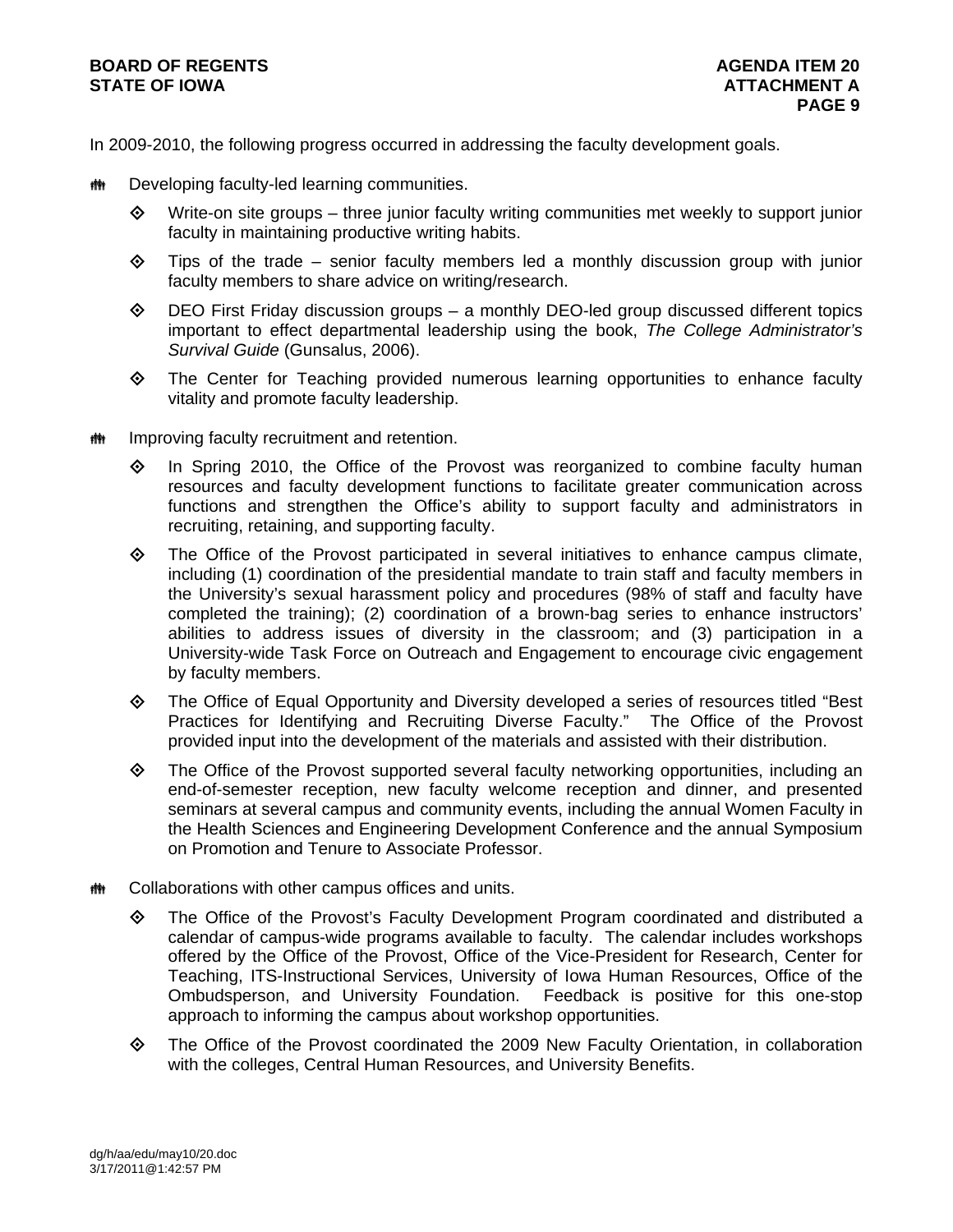The Office of the Provost draws on local expertise in faculty development programs and intends to make better use of campus talent by developing a resource pool of faculty members who can offer their expertise to the faculty development efforts.

The faculty development goals for 2010-2011 will build upon existing programs and will focus on (1) more actively engaging faculty members in planning the faculty development programs, e.g., solicit input through surveys, focus groups, faculty reflection groups, and Faculty Development Advisory Council; (2) developing programs and resources that address the challenges, opportunities, and expectations of mid-career faculty; and (3) strengthening the DEO program by benchmarking best practices programs, using focus groups to provide feedback about program offerings, and launching a comprehensive workshop series in Fall 2010.

The SUI Faculty Development Awards Program provides opportunities for faculty to pursue programs of research, improvement-of-instruction projects, and other activities related to professional development. In 2008-2009, 86 faculty members were on developmental assignment which resulted in 899 "products or outcomes," including books or monographs, grant applications, and presentations/performances.

During 2009-2010, approximately 82 faculty members, most of whom are tenured, are or will be on developmental assignments. A number of these faculty members were able to extend their assignments by obtaining external support. Proposals for 88 new developmental assignments were received for 2010-2011. In December 2009, the Board approved a request for 52 developmental assignments. This included 16 faculty members with continuing Faculty or Global Scholar Awards received in 2008-2009 or 2009-2010.

Beginning in 1997, all new academic year probationary faculty members have been guaranteed an Old Gold Summer Fellowship upon presentation of a satisfactory written proposal to their collegiate dean. During Summer 2009, 39 faculty pursued research and instructional development efforts through this program. These fellowships increase the intellectual vitality of the faculty and enhance the teaching and research programs of the University.

### **Post-Tenure Review**

The University of Iowa's post-tenure review policy has been in place since 1989.

"*Each academic unit is charged with developing and implementing a plan for peer review of each tenured full professor in the unit. Such peer review should be done periodically, at*  least once every five years. The review should address the quality of the faculty *member's performance in the areas of teaching, scholarship, and service and should result in recommendations that help to enhance that performance. The plan is to include (1) selection of the peer review committee; (2) committee procedures and timelines; (3) materials to be reviewed; (4) distribution and use of the committee's written report; and (5) mechanisms for the faculty member to respond."*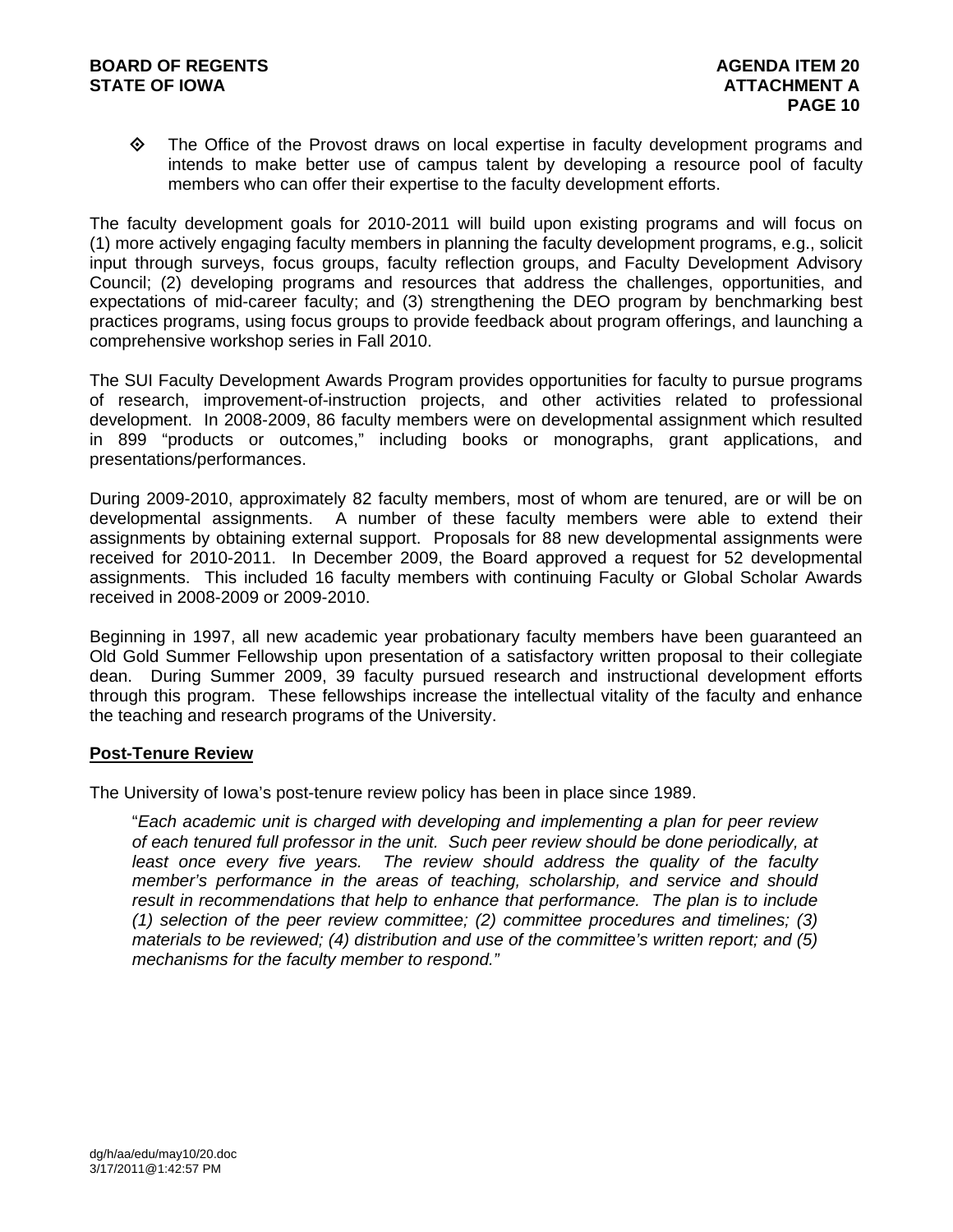The policy permits variations in how faculty members allocate their time among teaching, research, and service to maximize their effectiveness and better achieve unit goals and the University's mission. The University also has a review process for tenured associate professors. To supplement these policies, each college has developed a review schedule, a list of required materials for the review, and specific procedures, as well as guidelines, for how the committee's recommendations are communicated and mechanisms for faculty members under review to respond. The review of the faculty works in tandem with faculty development programs and the post-tenure effort allocation policy implemented in 1997 to enhance faculty vitality. By Spring 2010, 85% of all eligible tenured faculty had been reviewed within the designated time period.

### **Non-Tenure Track Faculty Positions**

There are eight types of non-tenure-track faculty at the University of Iowa. The qualifications and types of responsibilities of each type are listed below.

Clinical Track. These are typically full-time on-campus faculty with renewable contracts; they devote a significant portion of their time to providing or overseeing the delivery of professional services to individual patients or clients. Clinical faculty members also teach students, residents, and fellows and integrate the delivery of their professional services with their teaching. They may serve on graduate-student thesis and dissertation committees with the permission of the Graduate College. A record of professional productivity beyond clinical service is required for promotion beyond the assistant professor level.

Research Track. These faculty devote almost all of their time to performing externally supported research and are expected to submit or assist in the submission of research grants. They are also expected to disseminate their research and be active in professional activities. Their teaching activities are very limited and consist predominantly in the form of service on doctoral committees with the approval of the Graduate College.

Adjunct. Adjunct faculty members hold another position as their primary employment, which may be a University staff position or in the surrounding community. They typically have areas of expertise that are insufficiently represented on the faculty and generally hold the terminal degree in the field. Responsibilities may involve teaching, teaching support, research, patient care, or clinical/practicum supervision. The appointment must be less than 50% and may or may not be compensated.

Adjunct Clinical. These faculty are similar to adjunct faculty in that they also typically hold another position as their primary appointment, which is often in a clinical or professional practice setting either within the University or at a satellite facility. These positions are customarily 0% appointments and are not compensated. The vast majority serve as preceptors for professional student practica or externships.

Visiting. These faculty typically hold primary appointments at other academic institutions and are visiting the University of Iowa for a specific period of time for a particular purpose, such as collaborating with SUI faculty or as part of a departmental faculty exchange program. They may be on developmental assignment or sabbatical from their home institution. Their functions span a wide range depending upon the individual's areas of expertise, and usually include teaching and research. Appointments are generally limited to three years.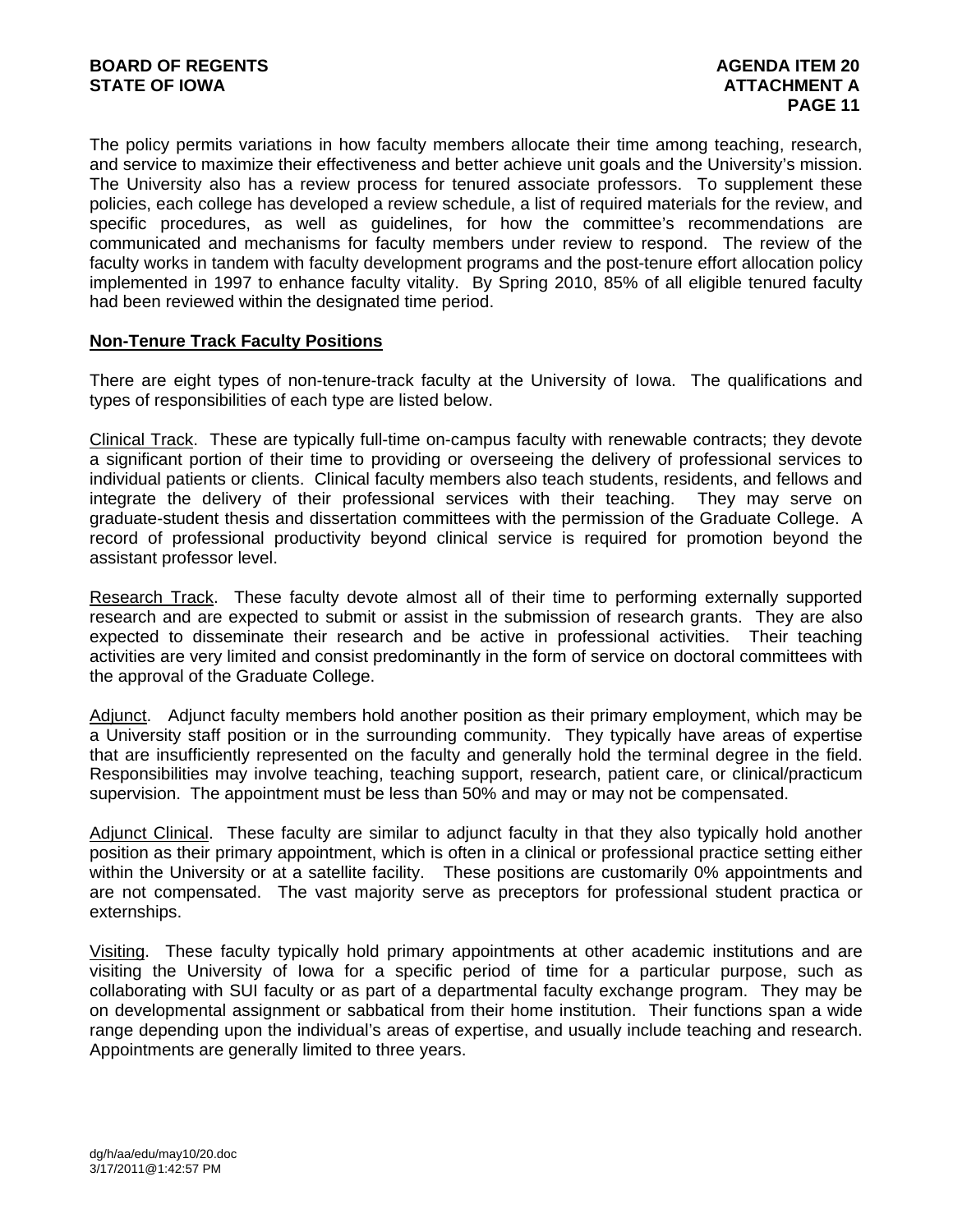Lecturer. These faculty principally hold teaching appointments, which may be full- or part-time, and also may provide programmatic support. A full-time lecturer typically will teach at a 50% greater load than regular faculty who also conduct research and are involved in service and outreach activities.

Associate. These faculty hold appointments primarily in the College of Medicine to fulfill specific teaching, research, or patient care service needs. Appointments are generally limited to three years, after which these faculty may apply for positions on the tenure- or clinical-track, or take positions at other institutions or in private practice.

Assistant in Instruction. These faculty hold a baccalaureate degree or equivalent and are appointed for a specific teaching, research, or patient care service. For example, a native-speaker of a foreign language may assist in language instruction. Few faculty members are appointed in this category.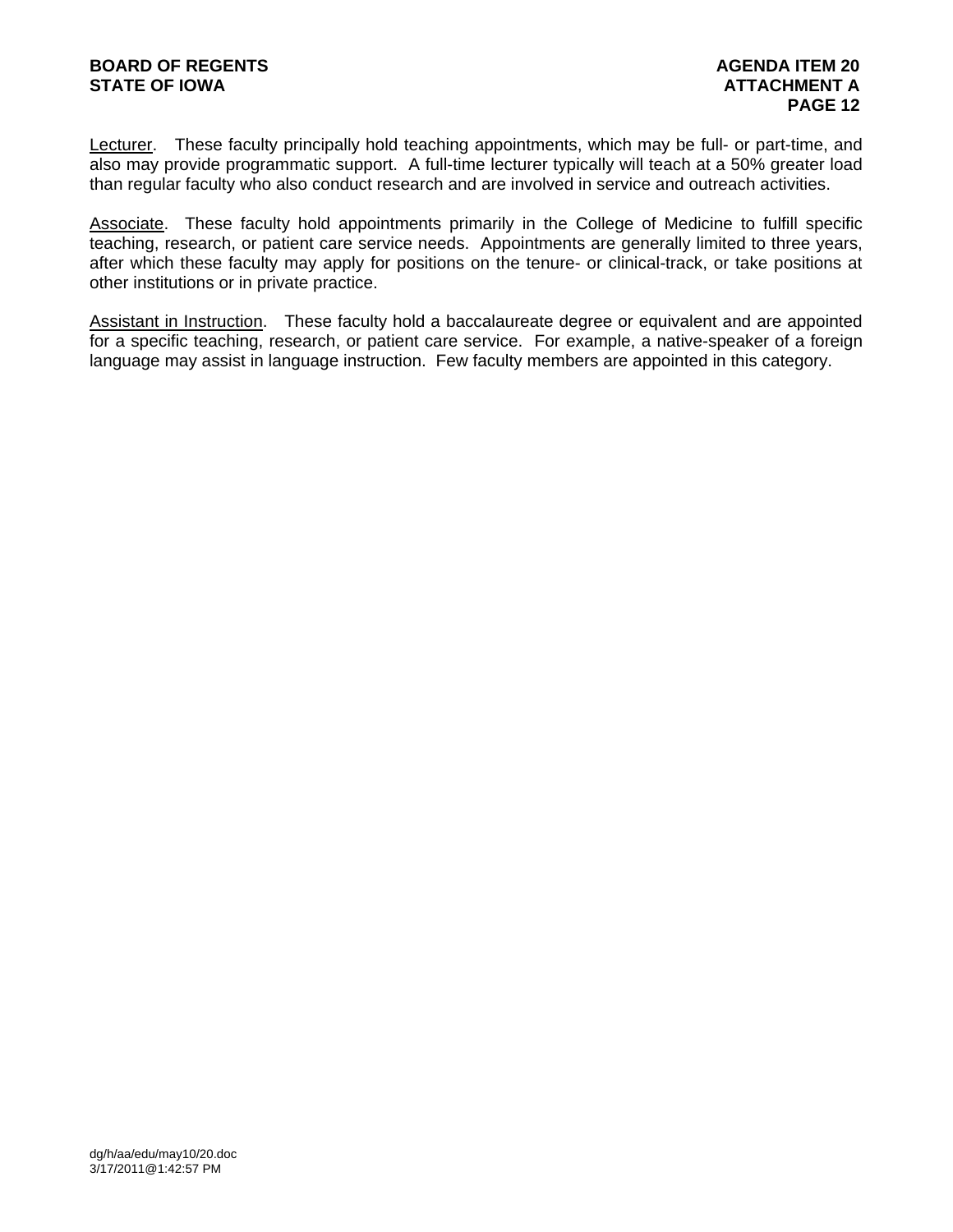### **IOWA STATE UNIVERSITY**

#### **Policies and Procedures Relating to Tenure**

The system of academic tenure at Iowa State University emphasizes (1) recruitment of the most highly qualified candidates available, (2) creation of an opportunity for scholarly performance in teaching, research/creative activity, and extension/professional practice, (3) continuing evaluation of performance on the basis of areas of responsibility, and (4) positive evaluation of performance resulting in the award of tenure. The awarding of tenure requires an affirmative decision, based upon an explicit judgment of qualifications resulting from continuous evaluation of the faculty member during the probationary period in light of the applicable criteria. After the award of tenure, faculty members undergo annual reviews and post-tenure review. When appropriate, an individual may undergo a review for promotion in rank, to full professor.

The criteria by which probationary faculty in a department are evaluated for tenure are stated in writing as part of the department's promotion and tenure document. A central component of each review is a written Position Responsibility Statement (PRS) for each candidate. Criteria are consistent with a commitment to excellence in scholarship and apply to the position responsibilities of probationary faculty.

In 1998, the Board of Regents approved a new document describing performance criteria and evaluative processes for faculty review at the University. The document describes the interrelationships among teaching, research/creative activities, and extension/professional practice as mutually supportive endeavors. Faculty must show excellence in scholarship (this includes scholarly contributions to teaching, research/creative activity, and/or extension/professional practice), must perform effectively in all categories of responsibility, and must show institutional service at a level commensurate with their rank. Promotion and tenure review also includes an evaluation of the faculty member's ability to sustain scholarly contributions. These policies are reviewed annually by a joint Faculty Senate/Executive Vice-President and Provost task force.

#### **Annual Evaluation of Faculty**

Evaluation of faculty is based on the PRS, a statement of expected duties and outcomes for each faculty member. The use of the PRS allows for variations in assigned work responsibilities and adjustments to develop the skills of the faculty.

Faculty members are reviewed annually with respect to their responsibilities and at the same time expectations for the coming year are determined. These annual evaluations include evidence of teaching performance as well as evidence of productivity in research/creative activities, extension/professional practice, and institutional service, as appropriate. Evidence concerning teaching performance may include student evaluations (both formal and informal) as well as visits to classes and other methods of peer evaluation.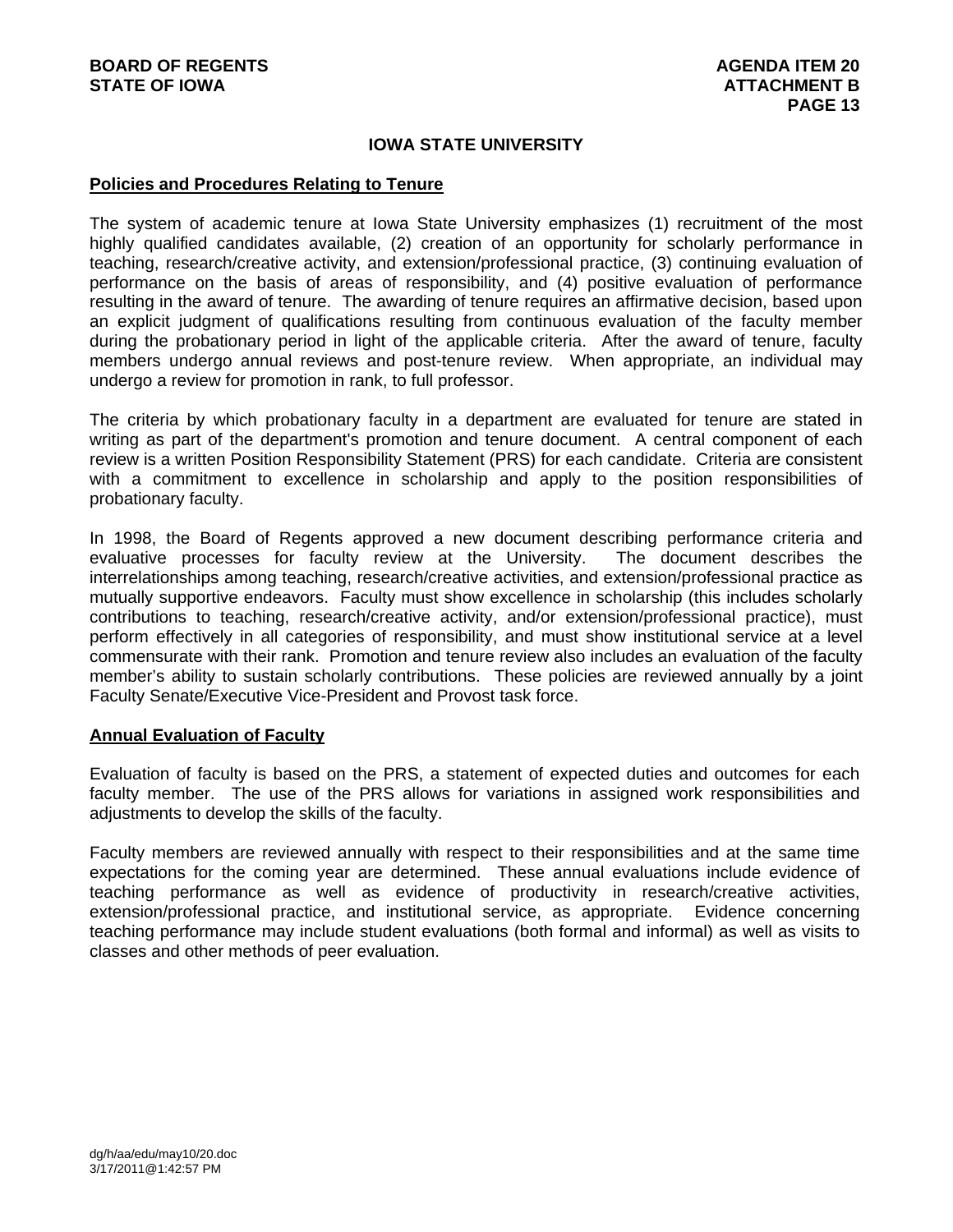## **BOARD OF REGENTS AGENUS AGENDA ITEM 20 STATE OF IOWA** AND **ATTACHMENT B**

# **Faculty Vitality**

Iowa State University offers tenured and tenure-eligible faculty a number of opportunities to ensure productive engagement in all areas of faculty work. The Center for Excellence in Learning and Teaching provides workshops and seminars in addition to resources for improving teaching. The Center also offers advice and a forum for discussions as well as scholarly support for continued learning. Faculty members are encouraged to use instructional development facilities and other special programs to improve and modernize their teaching. In addition, new junior faculty are encouraged to participate in a grant-writing workshop offered by the University to help facilitate successful grantsmanship.

Initiatives such as the Faculty Mentoring Program, the Miller Faculty Development Grant Program, and the Faculty Professional Development Assignment (FPDA) Program offer mentorship and professional growth and development opportunities for both junior and senior faculty. In particular, the FPDA program encourages new research and scholarship and new or specialized training. Academic colleges and departments continue to address the issue of faculty vitality by conducting evaluations of senior faculty as described in the Post-Tenure Review Policy.

## **Post-Tenure Review**

The current Post-Tenure Review Policy was approved by the Board of Regents in June 1999. It ensures that all faculty who are tenured undergo a post-tenure review at least once every seven years. Exceptions to this policy may be granted. For instance, if a faculty member has taken a leave of absence, or if, as part of the annual review process, there is a less-than-satisfactory evaluation, the post-tenure review period may be shortened. During 2008-2009, 102 tenured faculty members were reviewed per this policy; this represents 10.3% of all tenured faculty. During 2009-2010, 104 more reviews will be concluded.

In the past, criticism of the policy had focused on the administration's inability to require a change in the PRS, or the distribution of effort, through the post-tenure review process. A new policy implemented in 2007 provides for mediation regarding any disagreement in the PRS modification for an individual faculty member. The mediation outlet will assure a fair process for the faculty member and yet allow the department chair to manage more effectively the demands and priorities of the department.

The post-tenure review process is useful for tenured faculty overall, but many department chairs report a desire to develop a meaningful way to reward quality performance, and to sanction less-acceptable performance. A Faculty Senate task force is reviewing the current policy and a proposal for policy revision will likely be reviewed during the 2010-2011 academic year. The current budget situation has allowed faculty and administrators to see a strong post-tenure review as a good way to manage scarce resources.

### **Non-Tenure-Eligible Faculty Policy**

In December 2001, the Faculty Senate approved a policy on non-tenure-eligible appointments and amended it in Spring 2003 to broaden the range of non-tenure-eligible faculty titles. The policy is guided by the University's commitment to the tenure-track system and an understanding that the tenure system is one of the University's best ways of ensuring that it pursues its missions in discovery, engagement, and learning at the highest levels of excellence. The policy was designed to encourage the responsible use of non-tenure-eligible faculty.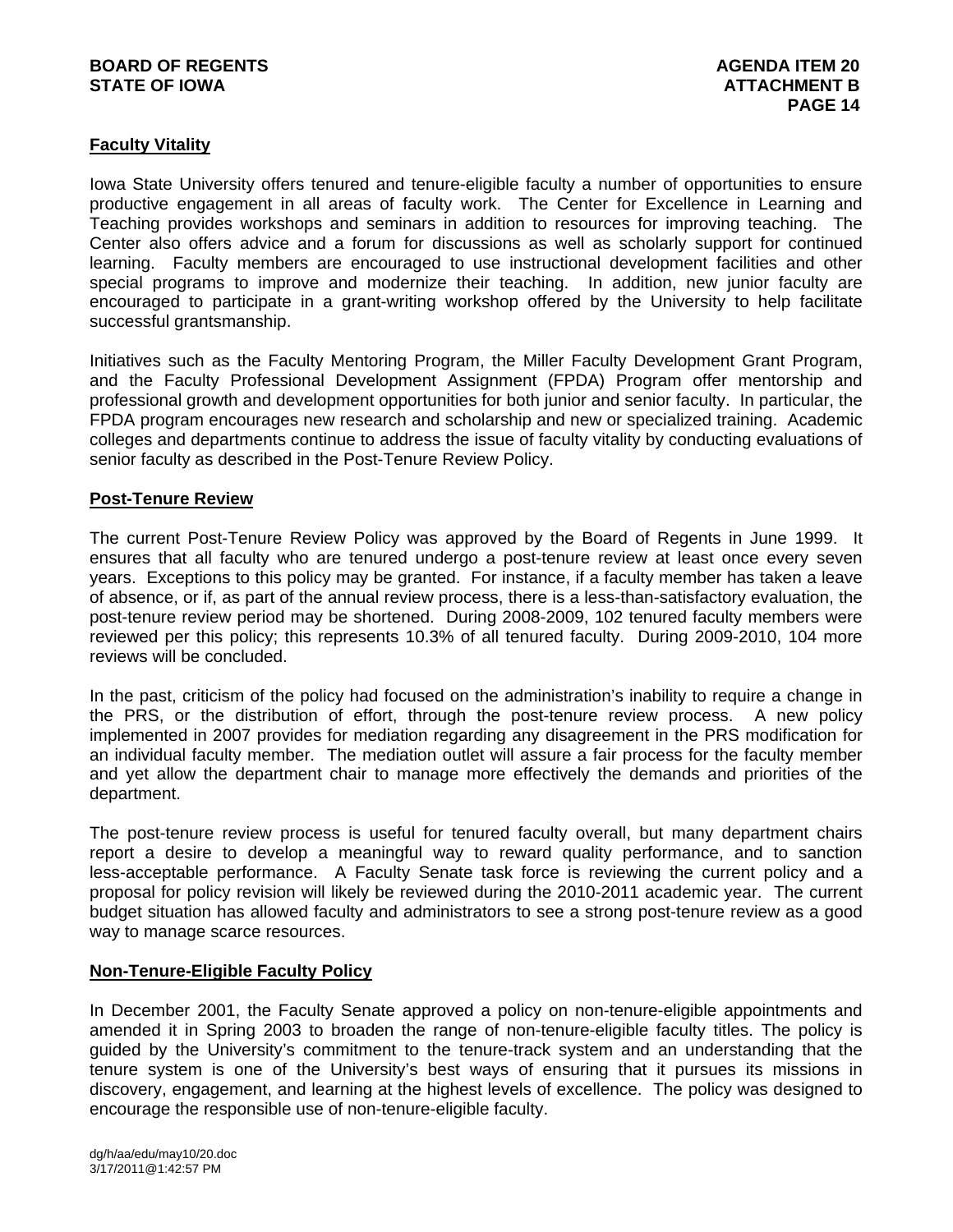Under this policy, non-tenure-eligible faculty members, with the approval of appropriate tenured and tenure-eligible faculty, are appointed for varying terms with the option of renewal, depending on departmental needs. The Provost's Office annually monitors the percentage of teaching done by non-tenure-eligible faculty. A Faculty Senate task force studied the percent of teaching done by non-tenure-eligible faculty and a report was issued in late Spring 2009. A Faculty Senate task force is currently reviewing salary data for non-tenure-eligible faculty.

Following Board approval in 2008, ISU implemented the new titles of research professor, research associate professor, and research assistant professor. The new non-tenure-eligible designations are likely to offer more flexibility in hiring to academic departments and allow the University to compete with peer institutions in the recruitment, retention, and partner accommodation of high-quality research faculty. The policy outlines general guidelines for appointment, funding criteria, and review of such term faculty members. Funding for these positions is external to the University and is not part of the University base budget. The policy stipulates that such non-tenure-eligible appointments will be limited to no more than 10% of total FTE tenured and tenure-track faculty in the University and to no more than 20% of total FTE tenured and tenure-track faculty in any given department.

In Fall 2009, there were 322 faculty members classified as lecturer, clinician, senior lecturer, or senior clinician, compared to 329 in Fall 2008. In addition to teaching, these term faculty members also plan and coordinate other educational programs, advise undergraduates, supervise practica and internships, and participate in outreach activities. The ability to hire quality faculty on a full- or part-time basis to contribute to the teaching mission of the University has helped departments by providing flexibility in staffing, especially during difficult budget times.

Several lecturers and clinicians have served multiple terms and have been evaluated for advancement to senior lecturer and senior clinician. To date, 86 faculty members have been advanced to the senior status and have been offered the longevity that the revised non-tenure-eligible system was designed to provide.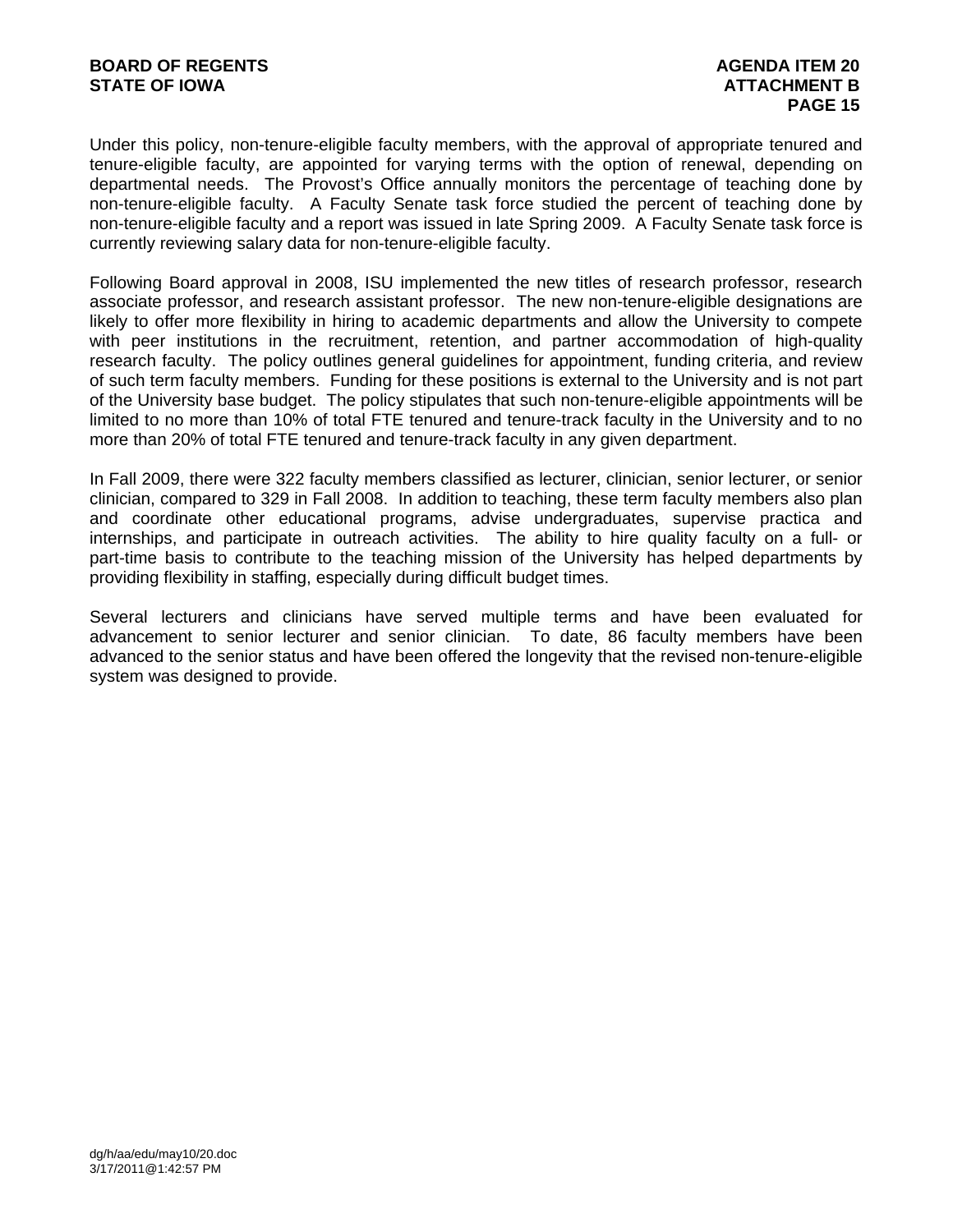### **UNIVERSITY OF NORTHERN IOWA**

### **Policies and Procedures Relating to Tenure**

The University of Northern Iowa faculty are unionized and represented by UNI-United Faculty. General evaluation procedures are defined in Article Three of the 2009-2011 Master Agreement and tenure policies and procedures are specified in Appendix F. The criteria for promotion to associate professor are identical to the criteria for tenure. The standard for promotion and tenure is a documented record of accomplishment in teaching, scholarship and/or creative achievement, and professional service. While the degree of accomplishment in each of these areas may vary, documented teaching effectiveness is essential and primary. A tenure candidate's scholarship and service will only be considered after a positive judgment is made about teaching.

Because academic disciplines vary widely in determining the specifics of accomplishment in teaching, scholarship, and service, each academic department is expected to develop its own specific criteria for tenure and promotion evaluations. In 2008, the former Interim Provost convened a committee to review the departmental criteria to judge scholarly and creative work in the tenure process. The committee included a faculty member from each college, a department head, dean, and member of United Faculty. The Committee issued two reports; one on the tenure and promotion criteria for scholarly/creative work and one on the tenure and promotion criteria for service. The committee recommended that each department review and revise the criteria being used to evaluate teaching, scholarship/creative activities, and service. This work is currently underway. The expected outcome will be clearer, more consistent criteria across all departments and colleges.

### **Evaluation of Instructional Performance**

Article Three of the Master Agreement provides specific procedures for evaluation of teaching. Probationary faculty members are evaluated annually by a departmental Professional Assessment Committee (PAC) and their department head. The college dean and the Provost review the files and the evaluations of the PAC and department head in making their own judgments about faculty performance. Departmental PACs develop their own procedures for evaluating teaching but generally include review of teaching materials, classroom observation, and review of student assessments of teaching. Tenured faculty members who apply for promotion in rank are also evaluated by the PAC.

Student assessments of teaching for probationary, term, and full-time temporary faculty members are conducted in all courses during each spring semester. Tenured faculty members are required to conduct student assessments of teaching every three years during the spring semester. The student assessment instrument measures student satisfaction with a faculty member's instruction and an evaluation of a faculty member's effectiveness.

In addition to annual and tenure and promotion reviews, each faculty member's teaching performance is evaluated annually for purposes of awarding merit pay.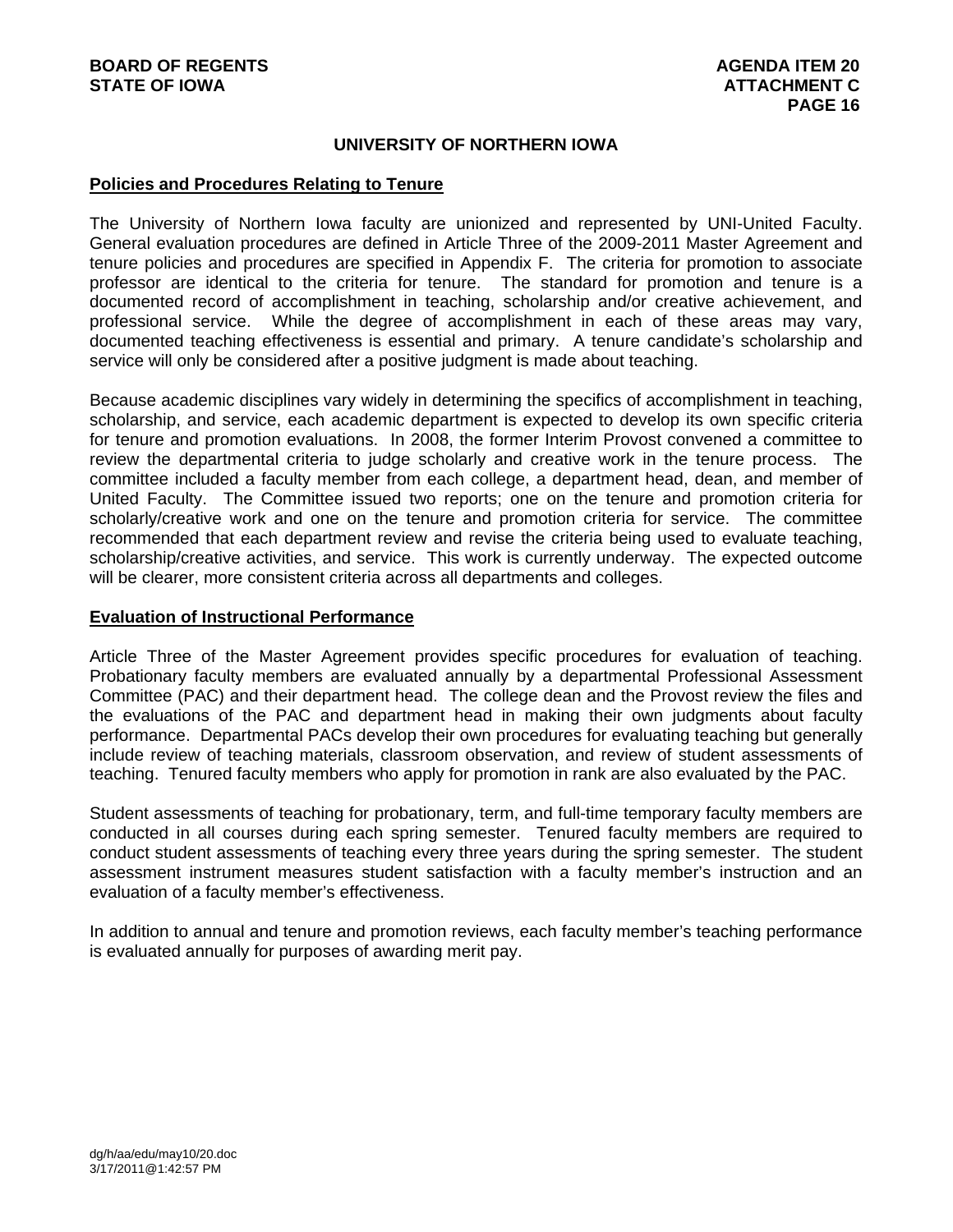## **BOARD OF REGENTS AGENERAL LIGE AGENERAL LIGE AGENERAL LIGE AGENERAL LIGE AGENERAL 20 STATE OF IOWA ATTACHMENT C**

## **Faculty Vitality**

An engaged, active, and renewed faculty is essential to effective teaching and productive scholarship and service. Faculty members have a variety of opportunities available that help maintain vitality, including Professional Development Assignments (PDAs), summer research fellowships, support for travel to professional conferences, and faculty development activities. This year, 20 faculty members received professional development assignments for a semester or academic year to pursue scholarly and creative projects. Under the terms of the Master Agreement, at least 27 eight-week summer research fellowships will be funded. At least \$352,287 will be expended to support faculty participation in professional conferences. A portion of ARRA funds has been devoted to providing professional development of faculty members in the area of technology enhancement of their teaching, including supporting faculty members in their efforts to develop and design wholly online course offerings. Programs have included faculty pilot programs for integration of lecture capture technology and conferencing software, weeklong workshops to assist faculty in making effective use of learning management systems, and a two-week summer session focusing on development of pedagogical and technical skills for online course delivery. Although budgetary limitations have prevented the revival of the Center for Teaching and Learning, college-level faculty development efforts include mentoring programs, reading groups, and research symposia. Plans are underway for university-wide faculty development efforts, including diversity training, under the direction of the new associate provost for faculty affairs.

## **Post-Tenure Review**

Under the evaluation provisions of Article Three of the Master Agreement, there are three mechanisms for post-tenure review of faculty members. First, a tenured assistant or associate professor may apply for a promotion review to either associate or full professor. Second, every tenured faculty member is evaluated by his/her department head each year for assignment of merit pay. Merit pay is awarded on the basis of performance in the areas of teaching, research, and service, weighted according to the faculty member's work load. Department heads distribute evaluation standards each fall and in the spring faculty members receive evaluation letters explaining how they were evaluated using the departmental standards. Third, department heads may conduct other evaluations, including collection and review of student assessment data for any and all semesters and an assessment by the departmental PAC. This spring, the Provost and Associate Provost for Faculty Affairs met with the college deans to begin development of a procedure for utilizing the "other evaluations" provision of the Master Agreement for a systematic and comprehensive post-tenure review.

### **Definition of Non-Tenure-Track**

The Master Agreement with UNI-United Faculty recognizes three types of non-tenure-track appointments, including:

**##** Temporary appointments for one year or less. Temporary appointments automatically terminate at the end of the stipulated term with no expectation of renewal. Faculty members with these appointments are commonly referred to as adjunct professors and are only expected to teach assigned courses.